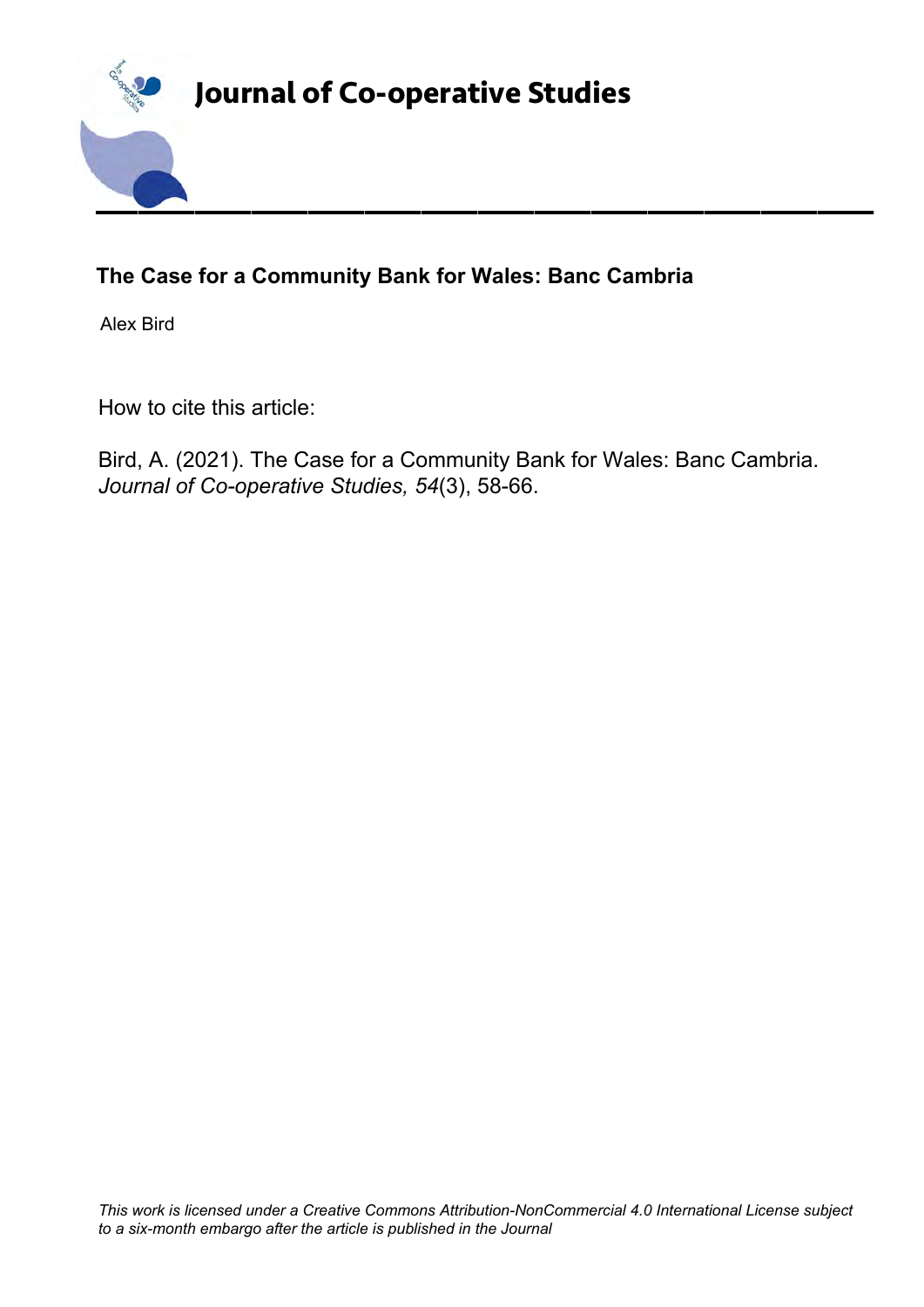# **The Case for a Community Bank for Wales: Banc Cambria**

## **Alex Bird**

This paper takes as its starting point a report produced by Cambria Cydfuddiannol Ltd, a registered co-operative society working to launch a community bank for Wales. It draws also on a report to the Welsh Government by the Public Policy Institute to detail the development of Banc Cambria from the early exploration of the idea of a publicly owned bank in 2016, based on the work of Ellen Brown and the bank of North Dakota, through a policy development process that has led to the adoption of a mutual ownership model with the support of the Community Savings Bank Association. It chronicles some of the work done to gather the support of key Welsh Government Ministers and the financial and policy support of Welsh Government to progress the project, as well as political support from all the main parties represented in the Welsh Senedd. The initial idea for Bank Cambria came from the People's Bank for Wales Action Group (PBWAG) and the paper represents a summation of the learning so far; at the time of writing, some of the more detailed work undertaken or in progress remains commercially sensitive and cannot be shared publicly and is therefore not included in this paper.

## **Introduction**

The Welsh Economy is not healthy. This is evidenced by the fact that West Wales and the Valleys is the only part of the European Union (EU) that has qualified for three rounds of EU Structural Funds at the highest level over the past 20 years due to continued problems that are both chronic and systemic, and with an average GDP per head under 75% of the EU average (Wigley, 2020). In 2018, GDP was £23,866 (€26,608; \$30,475) (Welsh Government, 2019b), falling to €22,900 (£19,465; \$25713) in 2019, just below Italy, Spain and Cyprus (Eurostat, 2020). The GDP per capita for the Island of Anglesey (in West Wales and in the bottom ten areas in the UK) was £17,781 (€19,556; \$23,781) just below Slovenia. For comparison, Luxembourg (ranked at number 1) in 2019 was €83,640 (£71,092; \$93,913) (Eurostat, 2020).

The Welsh economy, once dominated by UK nationalised industries, has now become dominated by outside commercial interests, largely because Welsh economic development policies have focused on inward investment, the inevitable consequence of which is foreign ownership of industries. In a report for the Welsh Government, Munday et al. (2009) point to research questioning the positive impact of inward investment on host nations. In Wales, the exit of key foreign-owned manufacturing firms and subsequent job losses has most often hit "the most needy parts of the Welsh economy" (Munday et al., 2009, p. 11) and has exacerbated regional growth inequities (Blackaby et al., 2011). While still a significant contributor to the Welsh local economy, there have been increasing calls to redirect economic policies away from an inward investment model towards developing an economy more rooted in Wales (Munday et al., 2009) and the promotion of local enterprises that are more sustainable with a clear sense of social purpose. In "pursuing prosperity for all" (Welsh Government, 2019a), there is a need to address the issues of wealth redistribution, physical regeneration, social and economic development, and the environment as integral to the well-being of people, place and communities (Welsh Government, 2021).

A key part of reshaping economic policy and community wealth-building is the creation of a more inclusive financial support system (CLES, n.d.; McKinley et al., 2020). Work carried out by the Financial Conduct Authority (FCA, 2018) pointed to increasing problems in future for SMEs, as traditionally "significant users of cash", with the "declining role of [bank] branches and cash" (p. 10). As Ken Skates, Minister for Economy, Transport, and North Wales, reported to Welsh Government Cabinet (2021) while Wales has been successful in enabling individuals and microand small-businesses access to affordable finance through the Development Bank of Wales and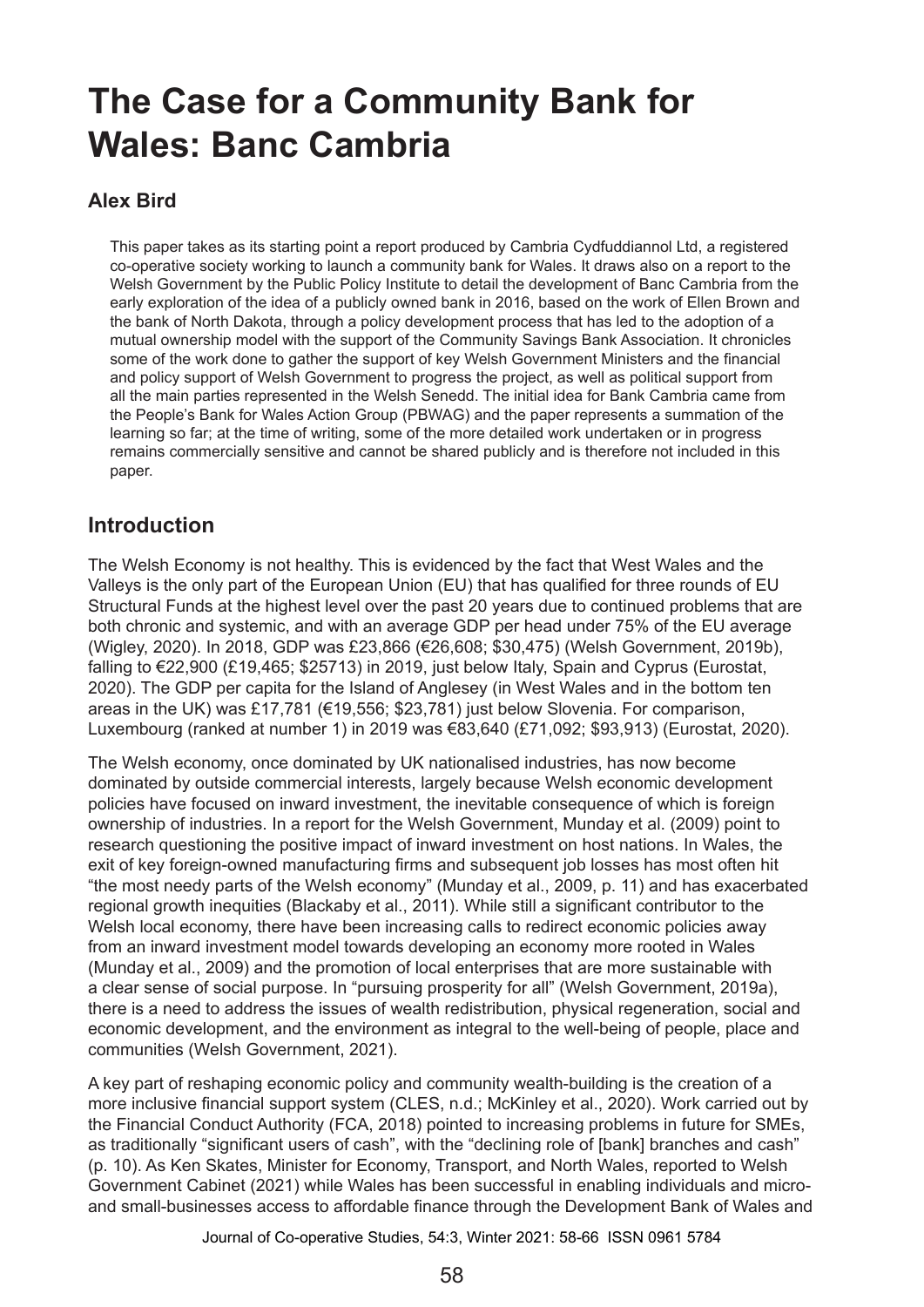a network of credit unions, "there has always been a piece missing from the jigsaw"; one that would both "help tackle the alarming withdrawal of traditional banks from our High Streets and help support those individuals needing community based financial help and services" (para 4) — a community bank. This paper outlines the development of a proposal for Bank Cambria — a community stakeholder bank. The next section describes the context and background to the initiative. This is followed by a brief overview of the research into different models and the model chosen and supported by the Welsh Government including the proposed structure, aims and objectives. Finally, the paper concludes with the road ahead — some of the challenges and continuation of work to bring the bank into existence.

## **Context — the Need to Develop Financial Infrastructure in Wales**

At present, Wales lacks money supply infrastructure owned and controlled within its borders. According to a recent RSA report, "the activity, shape and composition of the British banking industry is a considerable contributing factor to Britain having some of the highest levels of regional inequality in Europe" with the UK losing almost 75% of its bank branches in the last 30 years (Singh et al., 2020, p. 7). Additionally, over the past ten years over 70 credit unions have ceased trading (Grimsdale, 2020) and, at the end of the fourth quarter for 2019, of the 280 credit unions in England, Scotland and Wales filing quarterly returns, 17 were in Wales (Bank of England, 2020). While lending to small businesses from community development finance institutions (CDFIs) has increased in the UK, there were only 23 active enterprise lending CDFIs in the UK at the end of 2019 (MacDonald & Prat, 2019); two listed in Wales — Purple Shoots, a non-profit micro-finance organisation and registered charity (see https://purpleshoots.org/) and Robert Owen Community Banking, a company limited by guarantee with articles based on those of a community interest company (see https://www.rocbf.co.uk/).

The role of the banking sector in Wales and access to finance has long been on the Welsh Government agenda (including the establishment of Finance Wales — a separate loan and equity fund manager — in 2001) together with ways in which government can work alongside existing financial institutions to develop routes to affordable funding. In 2013, an independent review of access to finance in Wales (Jones-Evans, 2013a; 2013b; 2014; 2015a; 2015b) pointed to a reduction in approved borrowing, due in part to processes for risk assessment, valuing collateral, and targeted investment decisions. The report also outlined examples of state-owned and public finance institutions in other countries, including Canada, Finland, Germany, Scotland, Sweden, and the USA in supplementing and complementing existing financial institutions in order to meet social and economic development such as those envisioned in Welsh Government policies and strategies for example, Wellbeing of Future Generations Act (2016) and Prosperity for All (2017).

In the same year (2013), a discussion paper prepared for the Minister for Economy, Science and Transport in the Welsh Government (Gardner, 2013), pointed to the dysfunctionality of a retail bank system which "militates against the provision of adequate credit and services vital to the economy" in Wales (p. 7), and proposed a community bank. Reasons behind this proposal included addressing the loss of credit approval authority from localities due to closure or repurposing of bank branches, citing US community banks, community finance institutions and credit unions, German savings banks (Sparkasse), and Swiss cantonal banks as possible alternative models.

The Welsh Government commissioned a further report into the feasibility of a public bank for Wales from the then Public Policy Institute Wales (PPIW) now Wales Centre for Public Policy (Johnson, 2017). In part, this was a result of the networking, campaigning and lobbying of the People's Bank for Wales Action Group, set up in 2016 to promote the establishment of a community bank. Like earlier reports, Johnson's research drew on evidence from the UK and internationally and considered how such banks are financed, whether there is evidence that they stimulate growth through supporting small and medium enterprises, and the role of government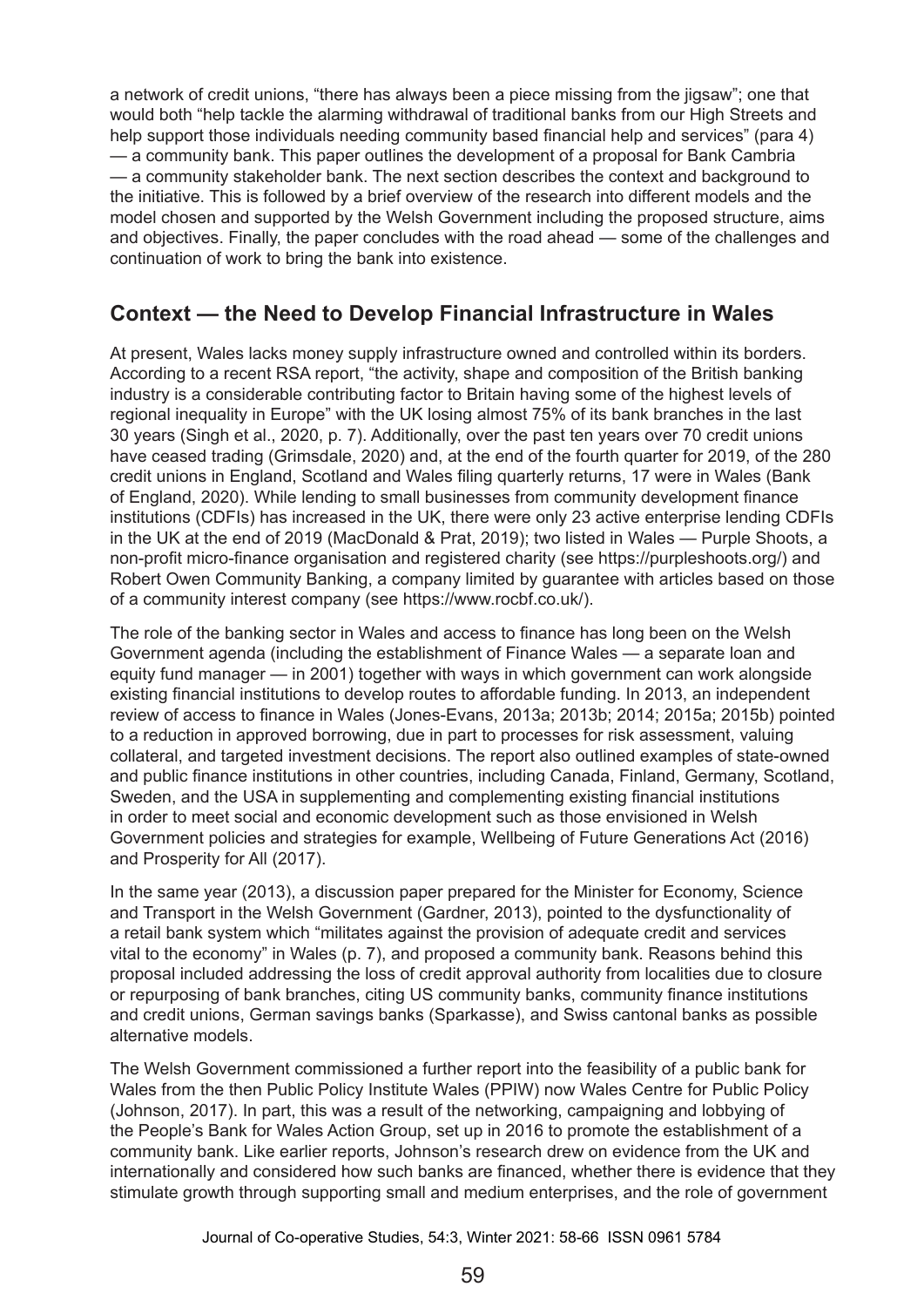in establishing an effective and sustainable banking model (Johnson, 2017, p. 2). Similar too, were the systemic issues identified relating to increasing centralisation of mainstream banking services; the need for start-up and early-stage equity finance and longer-term loans or "patient capital" coupled with diminishing confidence of SMEs that credit applications would be approved; and the suggestion that "banks are geographically discriminatory in their lending practices" (p. 6). Johnson pointed to "a role for a public development bank that can both alleviate the SME lending problem and yet still be financially viable" (2017, p. 6). The report concluded that albeit not an easy task and with further research required, a fully-fledged, publicly owned bank could deliver a range of benefits including:

- Better access to investment for SMEs and regional economic development.
- Reduced dependence on private sector capital.
- The ability to create and retain jobs in Wales.
- The ability to "create money" (p. 4) through making loans rather than recycling funds.

The last point — deposit-taking and extending credit — is key to defining what is a bank. While there are other deposit taking financial institutions in Wales (including credit unions and CDFIs) they are not banks (see threshold conditions outlined by Bank of England/Financial Services Authority, 2013, A1:2, and the basic requirement for new entrants and challenger banks — Bank of England, 2019). Although returned to briefly later, it is not possible to cover the complexities of money creation in this short paper and it is covered more explicitly elsewhere — see, for example, Johnson, 2017; McLeay et al., 2014; Werner, 2014. However, it was felt that a public bank for Wales could be a lever to boost responsible SME lending and stimulate "investment for the good of our people and environment" (Brown & Conaty, 2017, para 4). In 2018, First Minister for Wales, Mark Drakeford, made a community bank for Wales part of his leadership campaign and, in 2019, Cambria Cydfuddiannol Limited (CCL) was registered with the Financial Conduct Authority as a co-operative society working with the Welsh government to launch Bank Cambria.

## **Learning from the Growth of Other Public and Co-operative Models**

The UK, compared to France and Germany, is dominated by commercial banks; 82% market share of deposits in 2011 whereas in France 55% of the market share is taken by co-operatives, credit unions and mutuals. In Germany 24% of market share is with co-operative financial institutions with a further 40% in state financial institutions (the 'Sparkassen' model) (Singh et al., 2020, p. 8). As highlighted above, there are numerous local banking models around the world, and while it is beyond the scope of this paper to go into depth on different models and institutional contexts, several research reports have been undertaken to review different models and appropriate transfer/adaptation for Wales (see for example, Gardner 2013; Johnson, 2017; Jones-Evans 2013-2015). Additionally, there are resources that consider different models and application to the UK or in the development of local economies (see for example, Brown, 2012, 2013; O'Leary, 2015; Prieg & Greenham, 2012, 2013; Simpson, 2013) and, more recently, public banks and the economic crises of COVID-19 (McDonald et al., 2020).

The initial focus was on the work of Ellen Brown of the Public Banking Institute (https://www. publicbankinginstitute.org/). Brown's work (2012; 2013) is based around the Bank of North Dakota model (https://bnd.nd.gov/). In the USA, the Public Banking movement is starting to gain momentum, particularly so as 2019 was the centennial of the Bank of North Dakota. For example, in San Francisco, City Treasurer José Cisnerosis has set up a Task Force to explore the feasibility of creating a Municipal Public Bank and to recommend opportunities to leverage the City's Banking and investment portfolios while in New Jersey, Governor Phil Murphy, former Goldman Sachs Banker and Democrat, is promising a Public Bank, saying: "This is money that belongs to the taxpayers of New Jersey, so it should be invested in them" (Racioppi, 2017, para 10).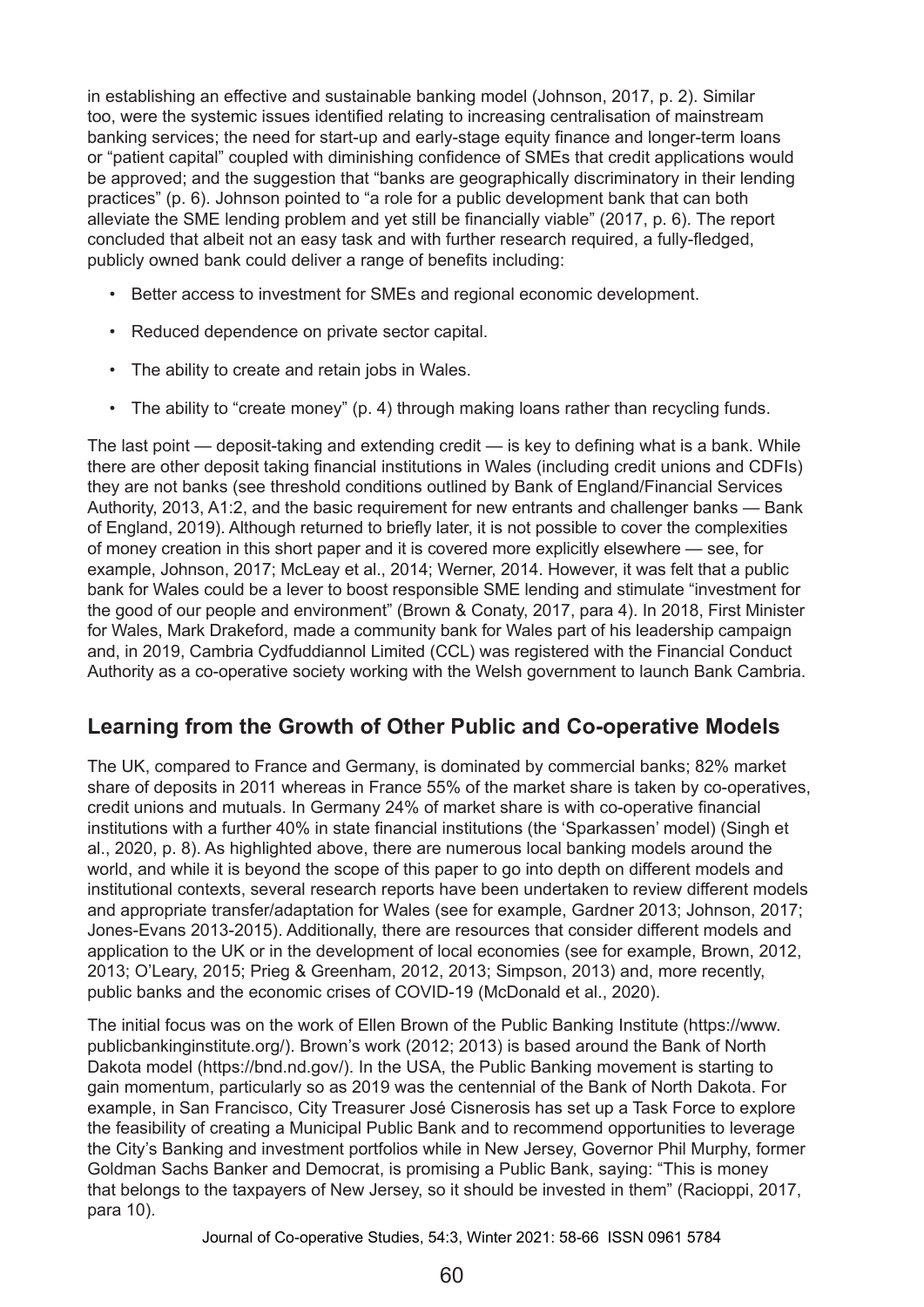Closer to home, following input from a number of experts in the field, the Public Banking Forum Ireland (PBFI, 2017) proposed a network of up to 10 regional public savings banks akin to the German Sparkassen banking model to combine with credit unions and post offices to use existing branch infrastructure. In turn, this was submitted to the consultation on local community banking which considered both Sparkassen and Kiwibank models (Department of Finance & Department of Rural and Community Development, 2018). At the time of writing, the Irish Government is currently reviewing evidence from a further public consultation on community banking.

Given that the Welsh Government can only raise a small part of its income via taxes and does not hold the bulk of its own funds, we did not consider the state/government owned Bank of North Dakota model, where the bulk of the bank's business is holding state government funds, or the Sparkassen model to be a suitable option for Wales, especially so, as it would fall within the Public Sector Net Cash Requirement (previously known as the Public Sector Borrowing Requirement — see office for Budget responsibility — https://obr.uk). However, the Welsh Government may choose to support Banc Cambria by investing in it, as well as encouraging the participation of local authorities and other parts of the public sector, which do have substantial funds to invest. Without the active participation of a healthy proportion of the Welsh public sector, Banc Cambria would find it more difficult to raise sufficient funds or gain the confidence of sufficient investors in the short term.

In Scotland, work is underway to develop a Scottish National Investment Bank (Scottish Government, 2019). This would be different to the existing Scottish Investment Bank (see www. scottish-enterprise.com) in that, like the Development Bank of Wales (https://developmentbank. wales), it will not have a banking licence to take deposits, and is, in effect, a Government owned revolving investment fund providing finance to businesses and other organisations.

In England, Richard Werner (professor in banking and finance and chair of Local First, a community interest company establishing not-for-profit community banks in the UK) has been developing a community banking model for Hampshire (http://hampshirebank.org) along with Andreas Neukirch (now chief executive and managing director, with background and experience in developing and managing SME lending focused co-operative banks in Germany). The bank a non-profit charity is in the process of applying for a banking licence to the Prudential Regulation Authority and the Financial Conduct Authority. Once registered, the intention is that Hampshire Community Bank Ltd., will be fully owned by a bank holding company, which in turn would be fully owned and controlled by a charitable foundation (Test Valley Borough Council, 2015).

Following an approach to the PBWAG from the Royal Society for the Arts (RSA), the PBWAG partnered with a group of its members active in developing a new approach to banking in Wales, and further consideration was undertaken to determine the most suitable governance model for the proposed bank. Further market research using DooPoll, a Wales-based polling company, utilising mapping software, was undertaken, and after considering different models and options (see also Bird, 2019), CCL concluded that a mutual co-operative model was the preferred option. Consideration was given to the type and legal form this could take including, for example, a publicly owned not-for-profit trust or a joint stock company model operating as a subsidiary of a non-profit trust or charity. It was decided that to create an independent, mutually owned, co-operatively governed bank, the Community Savings Bank Association's (CSBA) model would be the best available fit (see https://www.csba.co.uk).

The CSBA is itself a co-operative society and is supported by the RSA and the New Economics Foundation (NEF). NEF have also produced a toolkit which includes a useful comparison table of alternative models of financial service provision including community banks, community investments funds, CDFIs, credit unions, and local currencies, as well as potential service and value propositions for different stakeholders (Travers-Smith & van Lerven, 2018, pp.15-17). The toolkit together with the work undertaken by CSBA in creating constitutional documents registered with the FCA as model rules, infrastructural supports, a comprehensive banking license application pack, as well as proof of concept with a pilot bank, provides a community bank in a box model (Skates, 2021).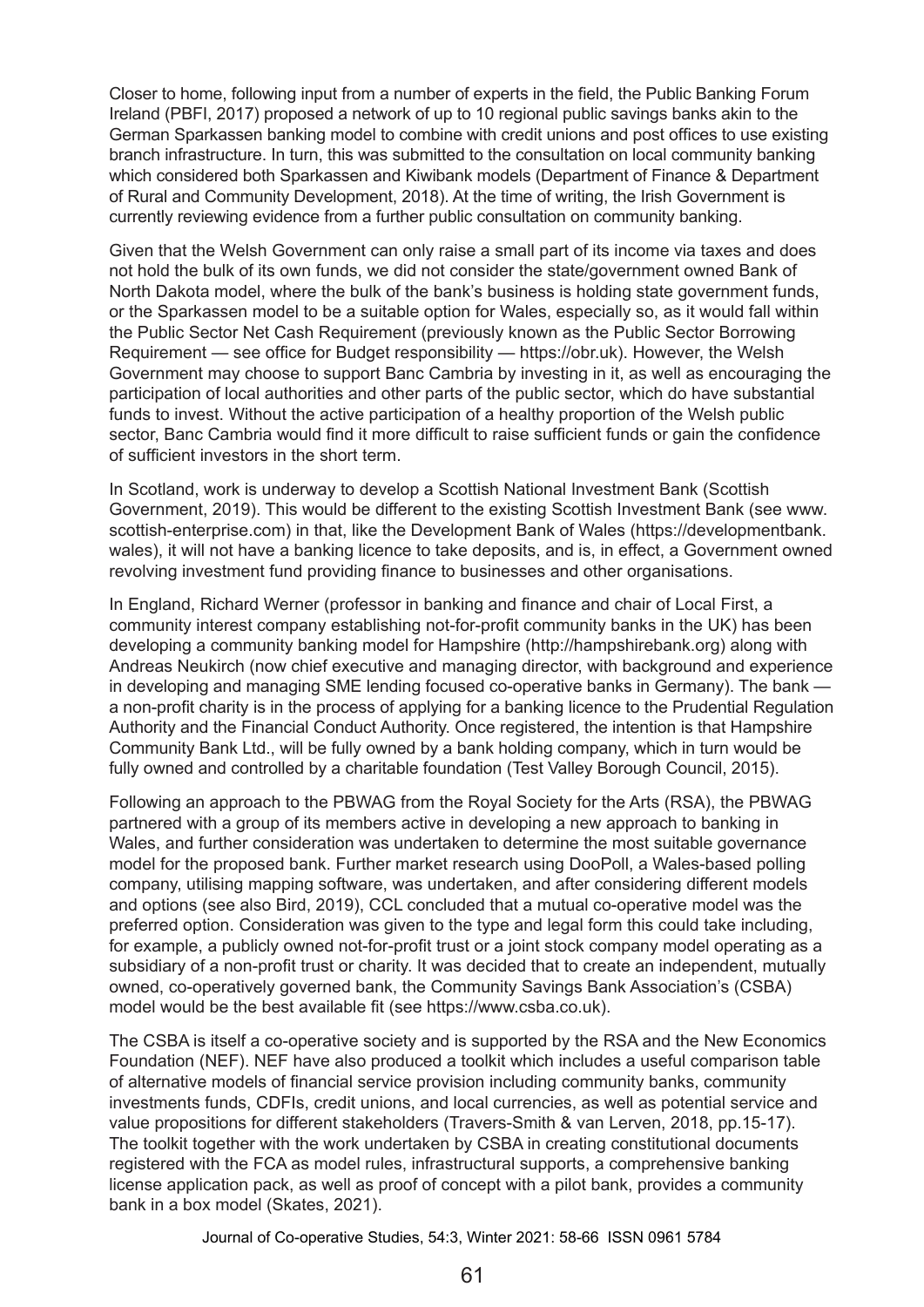# **A Road Map for Bank Cambria**

Even as one of a number of CSBA model regional co-operative banks being developed across the UK that are backed and invested in by local authorities and other public bodies, the roll-out of Bank Cambria requires due diligence and a collaborative approach to building partnerships and confidence. CCL want to avoid the pitfalls of, for example, the exposure of the Spanish cajas to the financial crisis (Cuñat & Garicano, 2010; O'Leary, 2015) through focus on, among others, governance, capital investment, and loans risk. Participation of the public sector, especially local authorities, is a key component towards ensuring the success of Banc Cambria in bringing investor confidence, a valuable source of capital, and local economic knowledge and expertise. Work is under way to consider the practicalities of member involvement, multistakeholder participation, decision-making, and governance and accountability. Research evidence continues to be gathered from models both in the UK and internationally, some of which is detailed below.

#### **Governance, ethical and social values**

Banc Cambria will develop a clear set of immutable principles to guide its policies. Québec Solidarity Fund, which although not a Bank, is a useful example with clear ethical and social values which govern how it invests its funds (see https://www.fondsftq.com/en); all loans will be prudent, would have a social or ethical purpose, and could only be lent within Wales.

The governance model would ensure complete independence from the public sector, whilst maintaining a partnership approach with them. CCL favours a multi-stakeholder board, with members drawn from public life, the public sector, investors and borrowers in a similar model to the Welsh Housing Mutual model favoured by Welsh Government for registered social landlords (Wyatt, 2004). This will be developed taking into account the UK Prudential Regulation Authority (PRA) and FCA's threshold conditions whereby applicants for bank licensing have to be 'fit and proper' persons to conduct regulated activities (Bank of England, 2016).

#### **Costs and investment risk**

Capital investment will be acquired through issuing permanent transferable shares, which are limited to Welsh resident individuals, businesses and institutions, but can be bought and sold with the agreement of the Board. These could be attractive to public sector pension funds and other investors who wish to invest in Wales, in the same way as bonds have been. As Dŵr Cymru, the mutual that runs Welsh Water has shown, bonds can be very successful for securing long-term capital, and its initial bond issue in 1989 was £1.9 billion — the largest ever in the UK (Dŵr Cymru, n.d.). This would indicate that there is a market for Wales based financial instruments that Banc Cambria shares could also satisfy.

Investment in Banc Cambria could be attractive for other reasons. The success of the ethical investment movement through online platforms such as Ethex (https://www.ethex.org.uk), Seedrs (https://www.seedrs.com) or Crowdcube (https://www.crowdcube.com) would indicate there is considerable investment looking for a socially responsible home, which could be attracted to Banc Cambria's social mission.

The Welsh Government has provided seed funding of £165,000 to CCL to carry out market research and a feasibility study to enable the first approaches to the PRA and FCA. This is in line with capital investment phasing for a CSBA bank (Travers-Smith & van Lerven, 2018), which also outlines investment targets for each stage of the start-up process and achieving license. Further, the Bank of England (2021) notes the minimum capital requirement for a bank (under capital requirements directive) is €5 million. Alternatively, if the organisation can demonstrate it is a small specialist bank this is reduced to €1 million or £1 million (whichever is higher); a target for CSBA bank is £14 million. In 2019, CCL were looking towards £20 million (Economy, Infrastructure and Skills Committee, 2019, p. 55) with an ambition for £40 million per annum of start-up share capital subscribed over the first six years (£240 million cumulatively).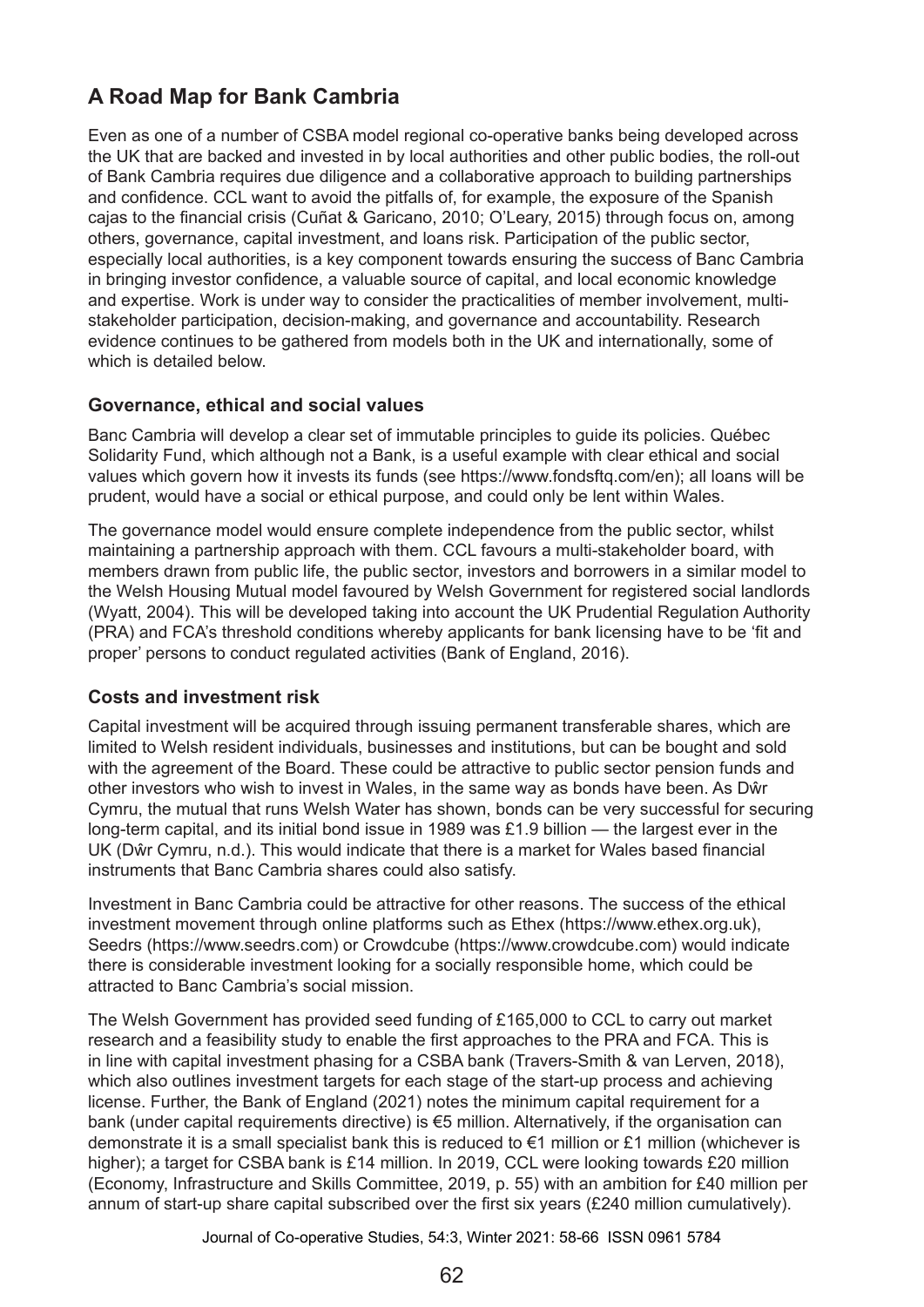## **Relationship working and partnerships**

Banc Cambria is committed to working in partnership with other organisations that are operating in closely related areas such as credit unions, building societies, community development financial institutions (CDFIs), the new, publicly-owned Development Bank of Wales, and other local co-operative, mutual, or public-interest lenders. For example, CCL has been working with Cambrian Credit Union in Wales to address issues of developing increased opportunities for financial inclusion and to consider the impact of a bank on the credit union sector and to avoid duplication.

Co-operation with local Post Offices is another opportunity and CLL is using the knowledge gained from the work of the Public Banking Forum Ireland's (2018) consultation with credit unions and the Irish Post Office, as well as the experience gained by the CDFI and credit union movements in Wales, to build local investment and loan partnerships. Through such partnerships, Banc Cambria could build a network of local brokers or agents in each interested Local Authority area to provide a high street presence, in addition to its own branches. Banc Cambria could also provide technical assistance and credit insurance to make them more attractive to depositors.

Banc Cambria will also have to work with other banks in the real-time gross settlement system (RTGS) and Clearing House Automated Payments System (CHAPS) in order to process transactions between banks, both in the UK and in other countries (see https://www. bankofengland.co.uk/payment-and-settlement for information). The intention is to work with other UK banks in the cheque clearing system run by the Cheque and Credit Clearing Company Limited (https://www.chequeandcredit.co.uk). Banc Cambria will clear through a partnership with an existing member bank, and this will be part of the detailed Regulatory Business Plan that will be drawn up and presented to the Bank of England as part of the banking licence application. Additionally, automated bank terminals, live video links, and automated safety deposit boxes facility are currently being trialled by the CSBA.

Further, Banc Cambria will work with public and charitable funders to enable it to finance a range of difficult to finance projects with high social and environmental benefits. This type of lending will require a more skilful and disciplined loan assessment, and so a separate internal risk assessment process will be created to ensure this class of lending is separately authorised, monitored, and controlled.

Tied to this is the aim to support the establishment of a mutual guarantee society (MGS) and so reduce the associated risks of business lending for itself and other partnership members. MGSs are widely used as risk management partners by public and co-operative banks across Europe (see https://aecm.eu; O'Rourke, 2017a) and, as such are important players in the financial services ecosystem especially in overcoming barriers to access to finance for SMEs. An attempt to introduce enabling legislation by Christina Rees MP has not progressed beyond first reading and was withdrawn in 2017 (https://services.parliament.uk/bills/2016-17/ mutualguaranteesocieties.html). An MGS for Wales would make an excellent partner for Banc Cambria.

## **Next steps**

At the time of writing, the timetable for action is unclear. The original aim to have a banking licence from the PRA by Autumn 2021 is unlikely to be achieved, in part the large number of new applications from European banks seeking a UK licence to avoid Brexit problems is causing delays to the application process. Time delay does not reduce the need for co-operative banks and, if we are to build back better (Wright, 2020), then we need to act quickly. Banc Cambria is not alone on this journey as the CSBA continues to build and strengthen a network of regional and local banks.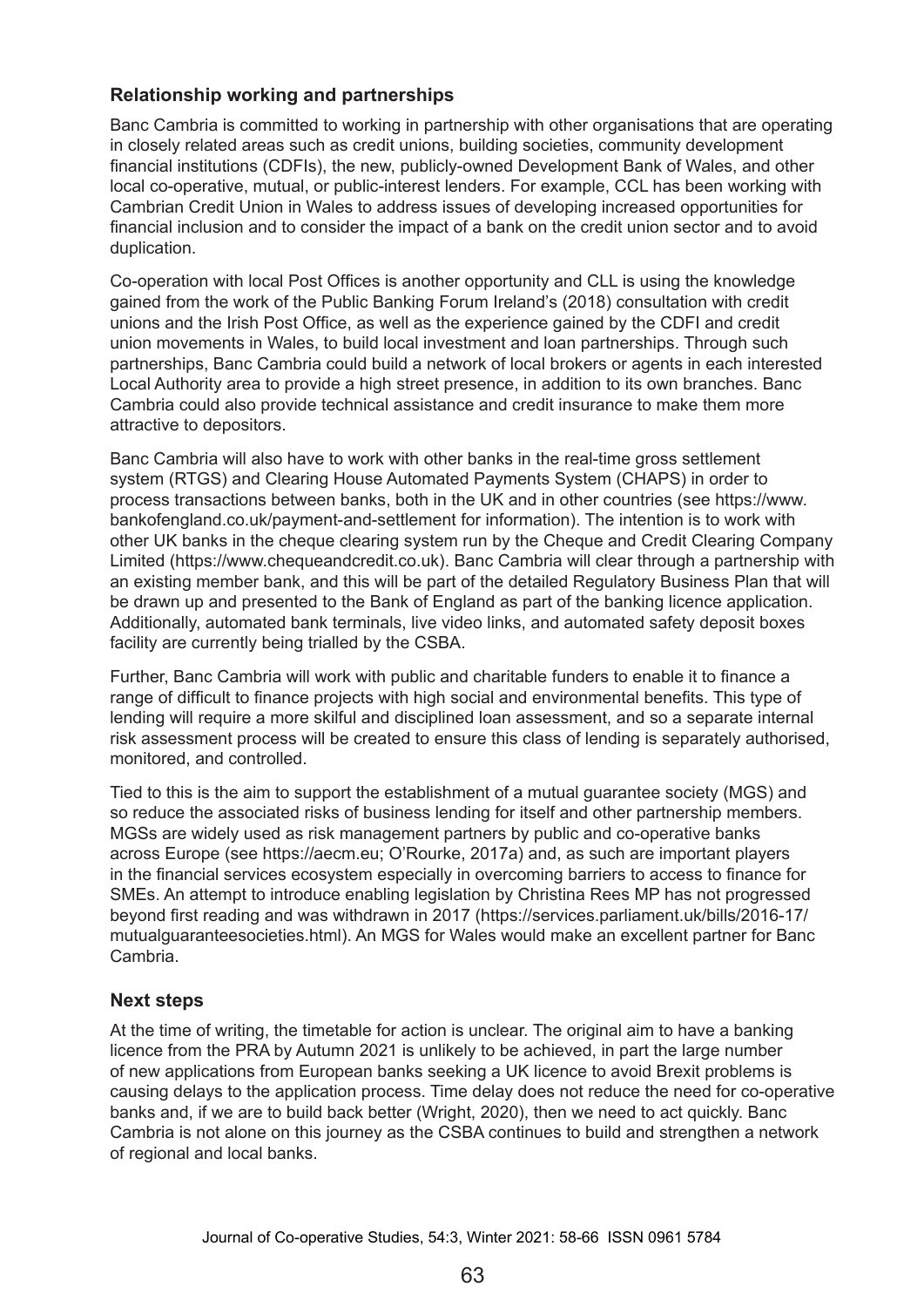## **The Author**

Alex Bird is a co-operative activist and researcher, with many years' experience in commercial business, social enterprise and public and voluntary sectors art board and practitioner levels, as well as founding three worker co-operatives. He was chair of Co-operatives and Mutuals Wales for 15 years and is now chair of Cambria Cydfuddiannol Ltd, a co-operative society working to launch Banc Cambria.

The author would like to acknowledge the following for their contributions to both the report produced on behalf of Cambria Cydfuddiannol Ltd (Bird, 2019) and this paper: Pat Conaty, Gruffydd Meredith, Graham Brand, Jane Taylor, & John Waters.

## **References**

Bank of England. (2016). The PRA's and FCA's Threshold Conditions. https://www.bankofengalnd.co.uk Bank of England (2019). How banks are authorized. *Quarterly Bulletin 2019* Q3. https://www.

- bankofengland.co.uk/-/media/boe/files/quarterly-bulletin/2019/how-banks-are-authorised-in-the-uk.pdf Bank of England (2020). Credit union quarterly statistics 2019, Q4. https://www.bankofengland.co.uk/ statistics/credit-union/2019/2019-q4
- Bank of England (2021). Thinking of becoming a bank/Should I become a bank. New Start-up Unit. https://www.bankofengland.co.uk/prudential-regulation/new-bank-start-up-unit/thinking-of-becoming-abank

Bank of England/Financial Services Authority. (2013). *A review of requirements for firms entering into or expanding in the banking sector.* FSA. https://www.fca.org.uk/publication/archive/barriers-to-entry.pdf

Bird, A. (2019). (Ed). The case for Bank Cambria. Report prepared on behalf of Cambria Cydfuddiannol Ltd. https://www.cooperatives-wales.coop/wp-content/uploads/2020/10/The-Case-for-Banc-Cambria.pdf

Blackaby, D., Drinkwater, S., Murphy, P., & Robinson, C. (2011, May 13). Inward investment in Wales. [Written Evidence]. Welsh Affairs Committee Session 2010-12. https://publications.parliament.uk/pa/ cm201011/cmselect/cmwelaf/writev/inwardin/iiw15.htm

Brown, E. (2013). *The public bank solution: From austerity to prosperity*. Third Millennium Press.

Brown, E. (2012). *The web of debt: The shocking truth about our money system and how we can break free*. (5th ed.). Third Millennium Press

- Brown, M., & Conaty, P. (2017, September 13). Time for a full public bank in Wales? Yes. *The Welsh Agenda*. https://www.iwa.wales/agenda/2017/09/time-full-public-bank-wales-yes/
- CLES (n.d.) Mutuals and community banks. https://cles.org.uk/what-is-community-wealth-building/theprinciples-of-community-wealth-building/making-financial-power-work-for-local-places/mutuals-andcommunity-banks/
- Cuñat, V., & Garicano, L. (2010). Did good cajas extend bad loans? Governance, human capital and loan portfolios. Working Paper 2010-8. FEDEA. https://documentos.fedea.net/pubs/dt/2010/dt-2010-08.pdf
- Department of Finance & Department of Rural and Community Development. (2018). *Local public banking in Ireland. An analysis of a model for developing a system of local public banking in Ireland.* Government of Ireland. https://assets.gov.ie/4692/171218114530-d7371aa5b0474587b07b2f555c9cbb6b.pdf
- Dŵr Cymru. (n.d). Glas Cymru. https://corporate.dwrcymru.com/en/about-us/company-structure/glascymru
- Economy, Infrastructure and Skills Committee (2019). Access to banking. National Assembly for Wales. www.assembly.wales/SeneddEIS
- Eurostat. (2020). Real GDP per capita. https://ec.europa.eu/eurostat/databrowser/view/sdg\_08\_10/ default/table?lang=en
- Financial Conduct Authority [FCA]. (2018, December). *Strategic review of retail banking business models. Final report*. https://www.fca.org.uk/publication/multi-firm-reviews/strategic-review-retail-bankingbusiness-models-final-report.pdf
- Gardner, C. (2013). *A community bank for Wales: A discussion paper for the Minister of Economy, Science and transport,* The Welsh Government. https://gov.wales/community-bank-wales-discussionpaper
- Grimsdale, M. (2020, June 25). *The role the 'fair finance' sector can play in the recovery.* RSA [Blog]. https://www.thersa.org/blog/2020/06/fair-finance-bloom
- Johnson, C. (2017). *Time for a full public bank in Wales?* Public Policy Institute for Wales. http://ppiw.org. uk/files/2017/08/PPIW-Report-Full-Public-Bank-in-Wales.pdf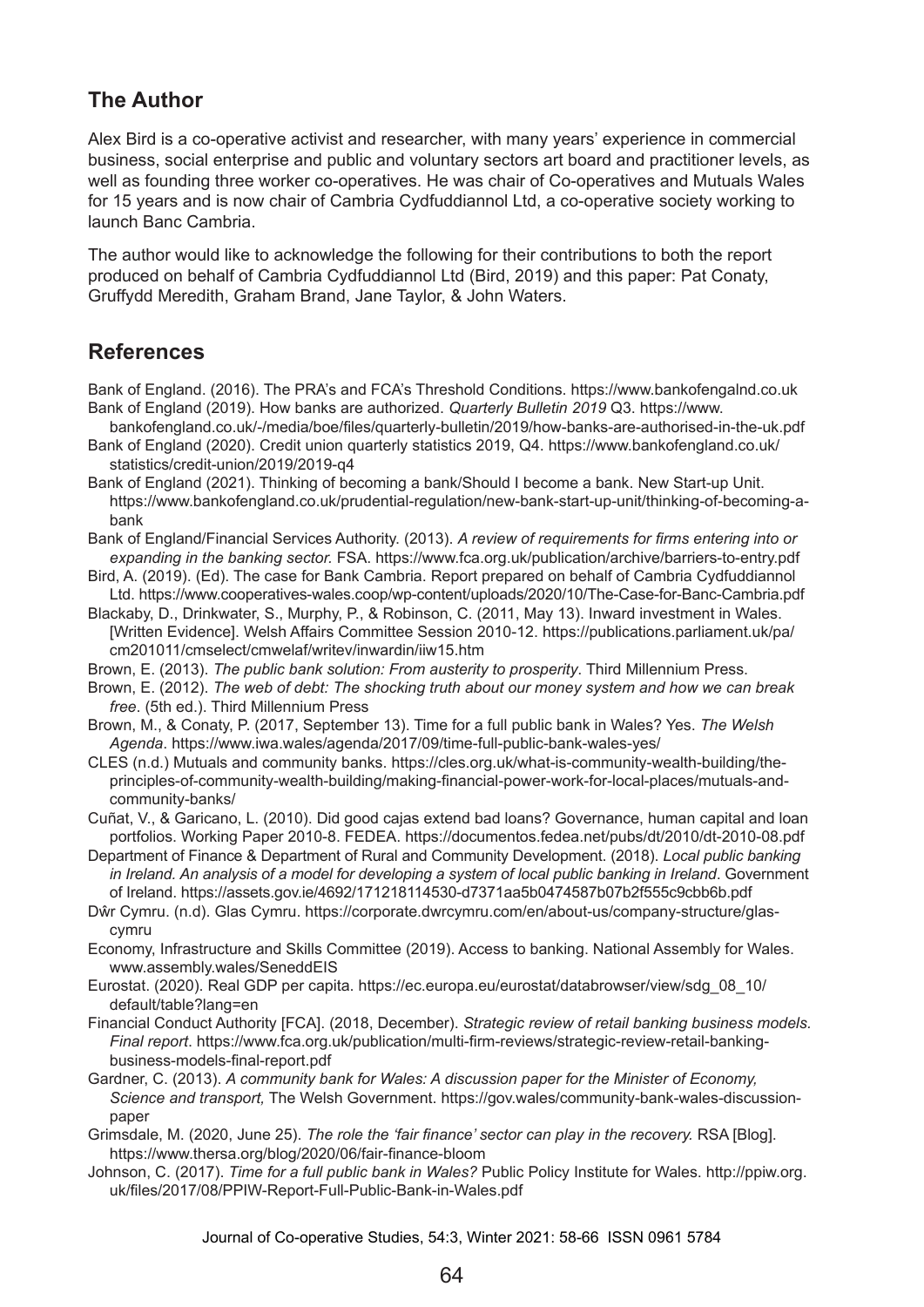- Jones-Evans, D. (2013ba, November 22). Development Bank for Wales could leverage funding from high street lenders. *Wales Online*. https://www.walesonline.co.uk/business/business-opinion/developmentbank-wales-could-leverage-6330494
- Jones-Evans, D. (2013b, June 3). Review of Welsh Business Access to Private Sector Finance [Agenda item 5]. Report to the Council for Economic Renewal. Welsh Government. https://gov.wales/sites/ default/files/publications/2018-10/council-for-economic-renewal-june-13-review-of-welsh-businessaccess-to-private-sector-finance.pdf
- Jones-Evans, D. (2014, November 5-6). *Access to finance for SMEs at a regional level The case for a Development Bank for Wales?* [Conference Presentation]. ISBE 2014 — The Future of Enterprise: The Innovation Revolution, Manchester, UK. https://uwe-repository.worktribe.com/
- Jones-Evans, D. (2015a). *A feasibility study into the creation of a development bank for Wales. A report to the Minster for Economy, Science and Transport*. Development Bank for Wales Task and Finish Group. https://gov.wales/sites/default/files/publications/2019-05/a-feasibility-study-into-the-creation-ofa-development-bank-for-wales.pdf
- Jones-Evans, D. (2015b). Access to finance to SMEs at a regional level the case of Finance Wales. *Venture Capital, 17*(1-2), 27-41. https://doi.org/10.1080/13691066.2015.1052624
- MacDonald, R., & Prat, M-A. (2019). *Scaling up community investment in the UK: the case for investing.* Big Society Capital/Citi. https://bigsocietycapital.fra1.cdn.digitaloceanspaces.com/media/documents/ CISG\_REPORT.pdf
- McDonald, D.A., Marois, T., & Barrowclough, D. (2020).(Eds.). *Public banks and COVID-19. Combatting the pandemic with public finance*. MSP/UNCTAD/EURODAD. http://hdl.handle.net/1974/28139
- McKinley, S., Brett, M., & Lawrence, M. (2020). *Democratic by design: A new community wealth building vision for the British economy after COVID-19*. Common Wealth/Democracy Collaborative. https:// www.democracycollaborative.org
- McLeay, M., Radia, A., & Thomas, R. (2014). Money creation in the modern economy. *Quarterly Bulletin, Q1. 54*(1), 14-26 https://www.bankofengland.co.uk/-/media/boe/files/quarterly-bulletin/2014/quarterlybulletin-2014-q1.pdf
- Munday, M., Roberts, A., & Roche, N. (2009). A review of the economic evidence on the determinants and effects of foreign direct investment. Welsh Economy Research Unit, Cardiff Business School. https:// gov.wales/review-economic-evidence-determinants-and-effects-foreign-direct-investment-0
- O'Leary, D. (2015). *Community Chest.* DEMOS. https://www.demos.org
- O'Rourke, T. (2017a, September 27). *Public Banks and small enterprise guarantee programmes.*  [Discussion paper]. Cardiff Roundtable on a Banc Cambria, Cardiff UK.
- O'Rourke, T. (2017b). *The role of Mutual Guarantee Societies*. Co operatives UK
- Peck, J. (2017). Building community wealth in the banking sector [Blog]. RSA. https://www.thersa.org/ blog/2017/10/building-community-wealth-in-the-banking-sector
- Prieg, L., & Greenham, T. (2012). *Co-operative banks: International Evidence*. NEF Stakeholder Bank Series. https://neweconomics.org/uploads/files/051add837ec5b0ca02\_s2m6bo0c0.pdf
- Prieg, L. & Greenham, T. (2013). Stakeholder Banks: benefits of banking diversity. New Economics Foundation. https://www.neweconomics.org/uploads/files/e0b3bd2b9423abfec8\_pem6i6six.pdf
- Public Banking Forum of Ireland. (2018, September 4). Presentation to Oireachtas Committee on Communications, Climate Action and Environment on The Future of Ireland's Post Office Network. https://data.oireachtas.ie/ie/oireachtas/committee/dail/32/joint\_committee\_on\_communications climate action and environment/submissions/2018/2018-09-04 opening-statement-the-publicbanking-forum-of-ireland\_en.pdf
- Public Banking Forum of Ireland. (2017). *Ireland's alternative banking force: Local people, local banking, local enterprise*. PBFI. http://republicirelandbank.com/?page\_id=1404
- Racioppi, D. (2017, April 18). *Murphy pitches state bank to skeptical crowd: bankers.* NorthJersey.com. https://eu.northjersey.com/story/news/new-jersey/2017/04/18/murphy-pitches-state-bank-skepticalcrowd-bankers/100609584/
- Scottish Government (2019). A national bank for Scotland: Factsheet. https://www.gov.scot/publications/ scottish-national-investment-bank-factsheet/
- Simpson, C. V. J (2013). *The German Sparkassen (Savings banks). A commentary and case study*. Civitas UK. https://www.civitas.org.uk/content/files/SimpsonSparkassen.pdf
- Singh, A., Hall, M., & Toner. E. (2020). *The road to resilience: How community financial services can help level up Britain*. RSA. https://www.thersa.org/globalassets/bridges-campaign/invest-in-communites/ rsa-road-to-resilience-community-banking.pdf
- Skates, K. (2021, March 22). Community Bank of Wales Progress update. [Written Statement to Cabinet]. Welsh Government. https://gov.wales/written-statement-community-bank-wales-progressupdate